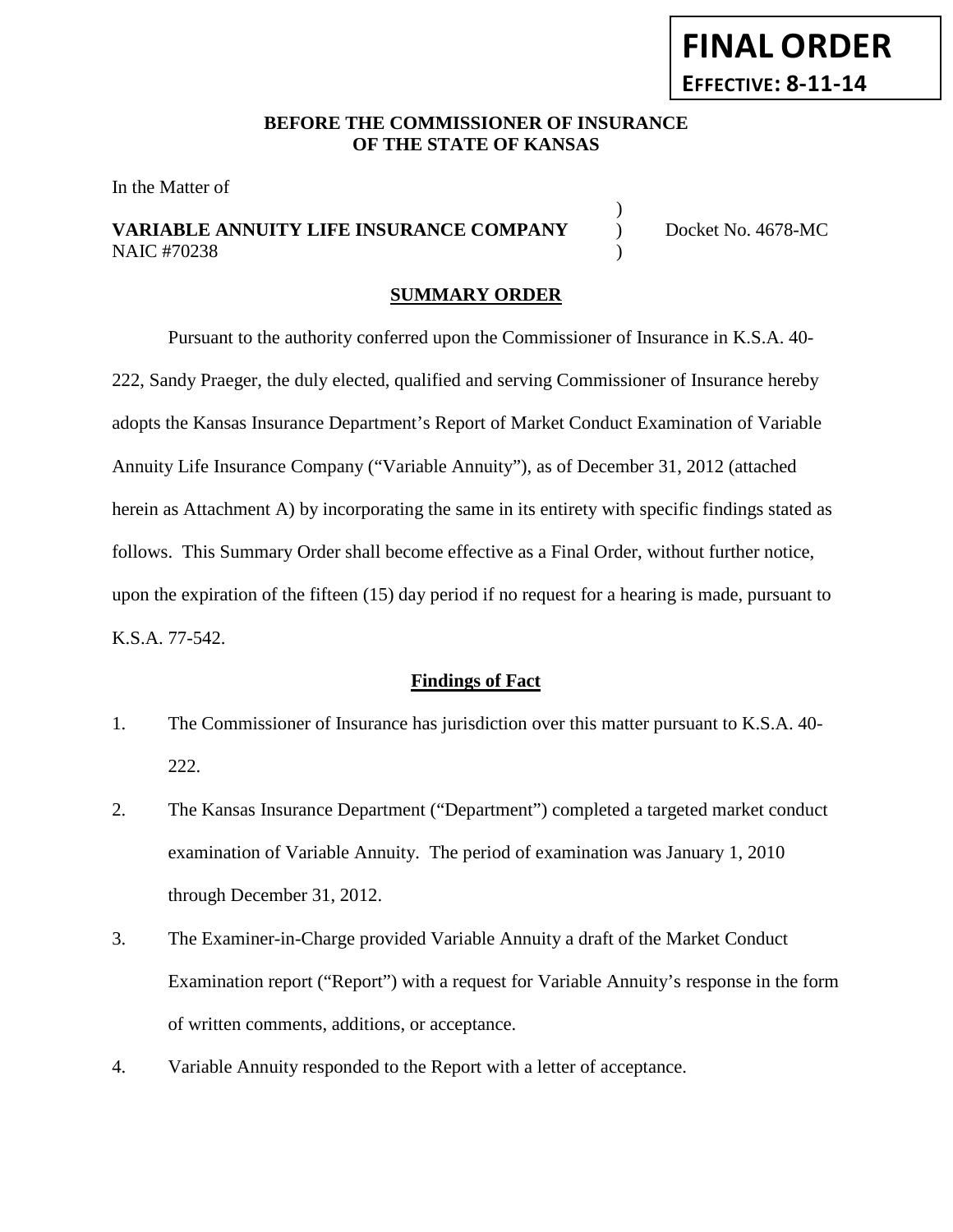- 5. The Department examined Variable Annuity's complaint handling to determine if the company complied with the requirements set forth in K.S.A. 40-2404 (10) regarding the recording and proper handling of complaints.
- 6. The complaint log did not include the total number of complaints, the line of business, or the disposition of the complaint. Additionally, seventeen (17) of the initial complaints had an incorrect date on the log.

## **Applicable Law**

K.S.A. 40-222 states, in pertinent part:

(a) Whenever the commissioner of insurance deems it necessary but at least once every five years, the commissioner may make, or direct to be made, a financial examination of any insurance company in the process of organization, or applying for admission or doing business in this state. In addition, at the commissioner's discretion the commissioner may make, or direct to be made, a market regulation examination of any insurance company doing business in this state.

K.S.A. 40-2404 states, in pertinent part:

The following are hereby defined as unfair methods of competition and unfair or deceptive acts or practices in the business of insurance:

\*\*\*

(10) Failure to maintain complaint handling procedures. Failure of any person, who is an insurer on an insurance policy, to maintain a complete record of all the complaints which it has received since the date of its last examination under K.S.A. 40-222, and amendments thereto; but no such records shall be required for complaints received prior to the effective date of this act. The record shall indicate the total number of complaints, their classification by line of insurance, the nature of each complaint, the disposition of the complaints, the date each complaint was originally received by the insurer and the date of final disposition of each complaint. For purposes of this subsection, "complaint" means any written communication primarily expressing a grievance related to the acts and practices set out in this section.

K.S.A. 40-2,125 states, in pertinent part:

(a) If the commissioner determines after notice and opportunity for a hearing that any person has engaged or is engaging in any act or practice constituting a violation of any provision of Kansas insurance statutes or any rule and regulation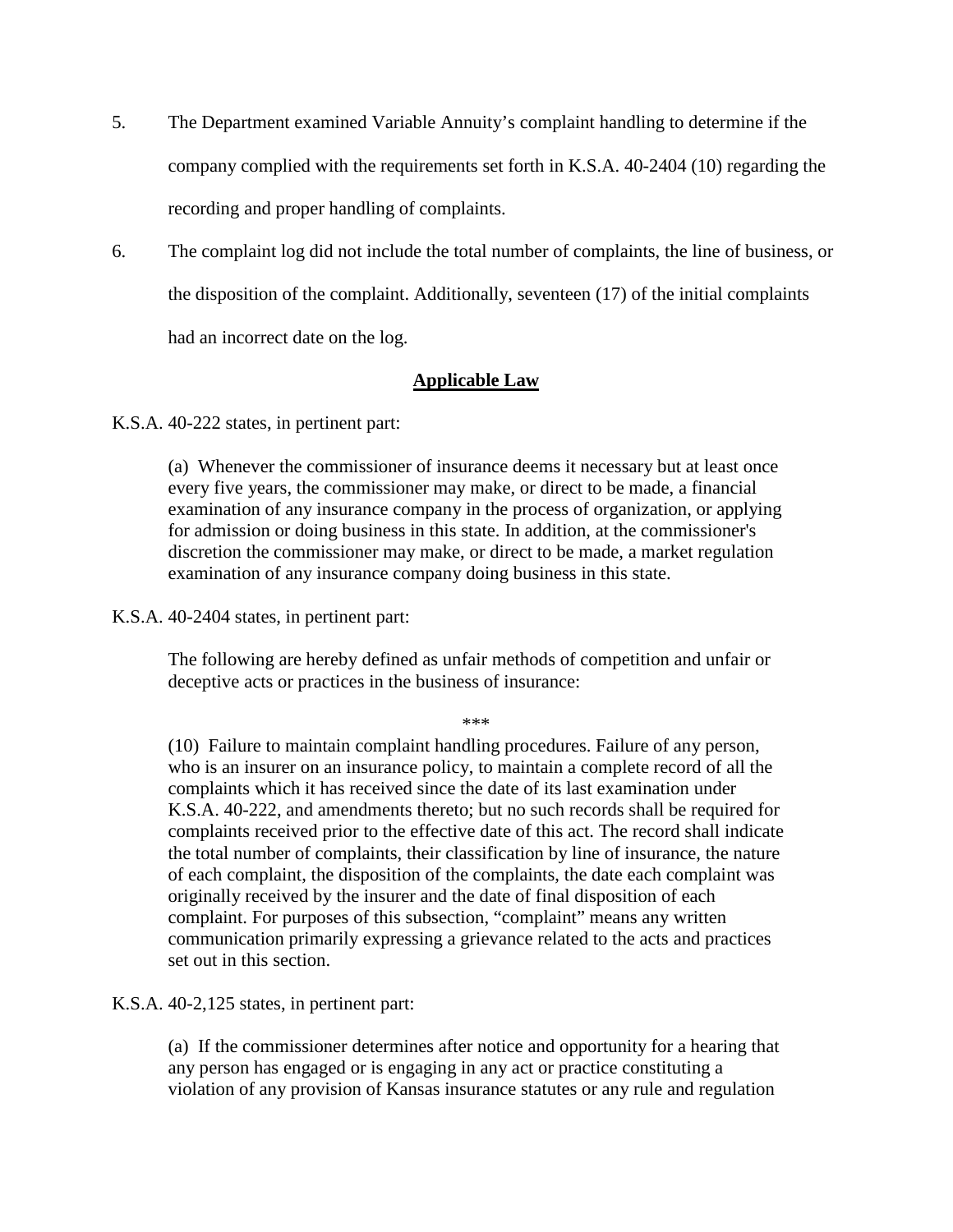or order thereunder, the commissioner may in the exercise of discretion, order any one or more of the following:

(1) Payment of a monetary penalty of not more than \$1,000 for each and every act or violation, unless the person knew or reasonably should have known such person was in violation of the Kansas insurance statutes or any rule and regulation or order thereunder, in which case the penalty shall be not more than \$2,000 for each and every act or violation;

(3) that such person cease and desist from the unlawful act or practice and take such affirmative action as in the judgment of the commissioner will carry out the purposes of the violated or potentially violated provision.

# **Conclusions of Law**

Based upon the Findings of Fact enumerated in Paragraphs #1 through #6 and the

Applicable Law cited above, **IT IS, THEREFORE, ORDERED BY THE COMMISSIONER** 

## **OF INSURANCE:**

- 1. The Commissioner of Insurance has jurisdiction over this matter pursuant to K.S.A. 40- 222.
- 2. The Kansas Insurance Department's ("KID") Report of Market Conduct Examination of Variable Annuity as of December 31, 2012 is herein adopted in its entirety.
- 3. Based on Finding of Fact #6, Variable Annuity has violated K.S.A. 40-2404(10).
- 4. Pursuant to K.S.A. 40-2,125(a)(1), Variable Annuity shall pay a monetary penalty of \$1,000.00 for the above-stated violation of K.S.A. 40-2404(10).
- 7. Pursuant to K.S.A. 40-2,125(a)(3), Variable Annuity shall ensure all complaints are recorded in the required format on the Variable Annuity's complaint register.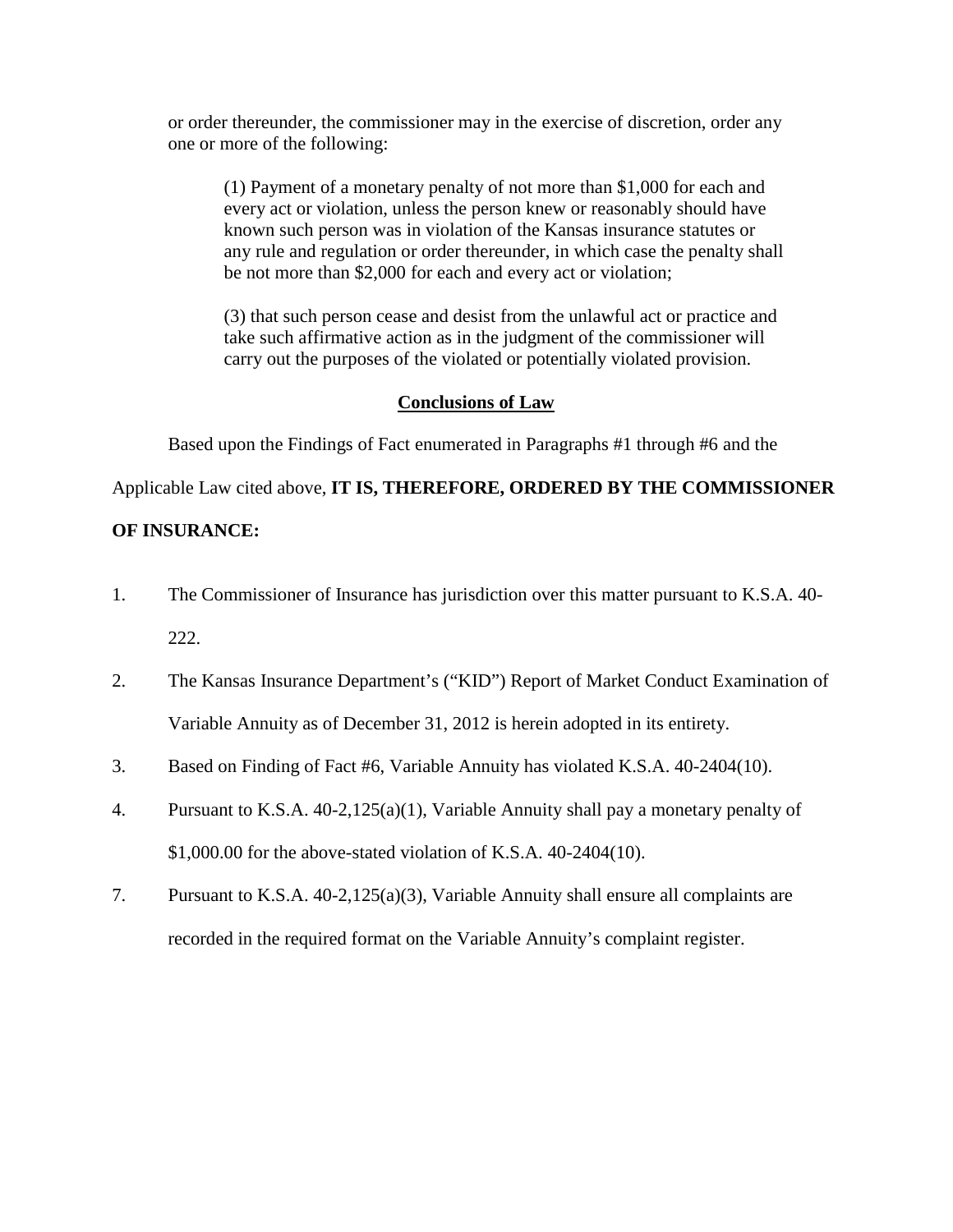# **IT IS SO ORDERED THIS \_23rd\_\_ DAY OF JULY, 2014, IN THE CITY OF TOPEKA, COUNTY OF SHAWNEE, STATE OF KANSAS.**



 $\angle$ s/ Sandy Praeger $\angle$ Sandy Praeger Commissioner of Insurance

 $BY:$ 

 $\angle$ s/ John Wine $\angle$ John Wine General Counsel

# **NOTICE OF RIGHTS**

Variable Annuity is entitled to a hearing pursuant to K.S.A. 77-537, the Kansas

Administrative Procedure Act. If Variable Annuity desires a hearing, Variable Annuity must file

a written request for a hearing with:

John Wine, General Counsel Kansas Insurance Department  $420$  S.W.  $9<sup>th</sup>$  Street Topeka, Kansas 66612

This request must be filed within fifteen (15) days from the date of service of this

Summary Order. If Variable Annuity requests a hearing, the Department will notify Variable

Annuity of the time and place of the hearing and information on the procedures, right of

representation, and other rights of parties relating to the conduct of the hearing before the

commencement of the same.